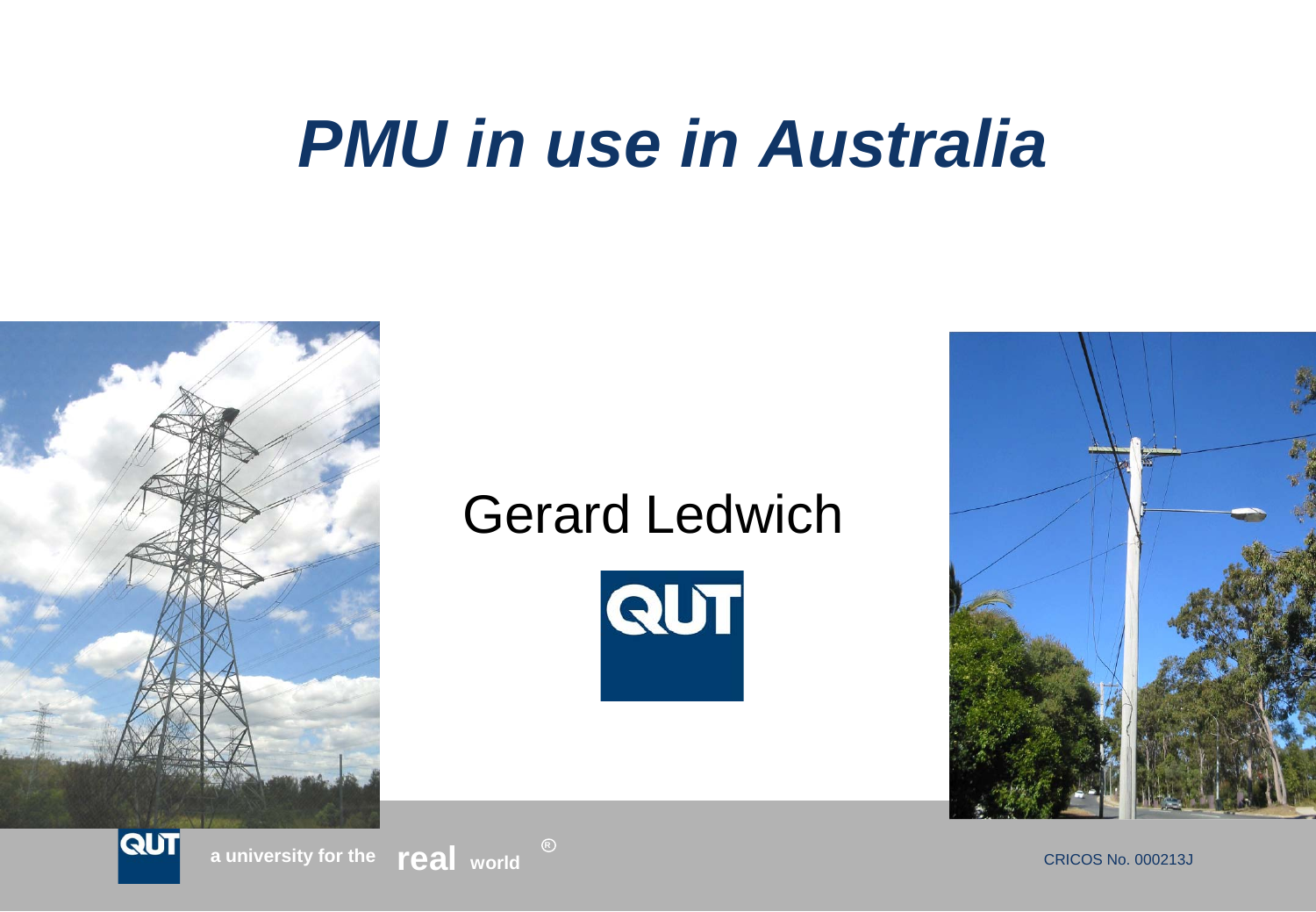- 44,900MW installed capacity in the interconnected Eastern network
- Managed by Aust Energy Market **Operator**
- PMU Local Record rate is 50Hz
- Transmit rate is 10Hz to aggregation in **Brisbane**
- •• System model •• Load modelling<br>•• mobile

**QUT** 

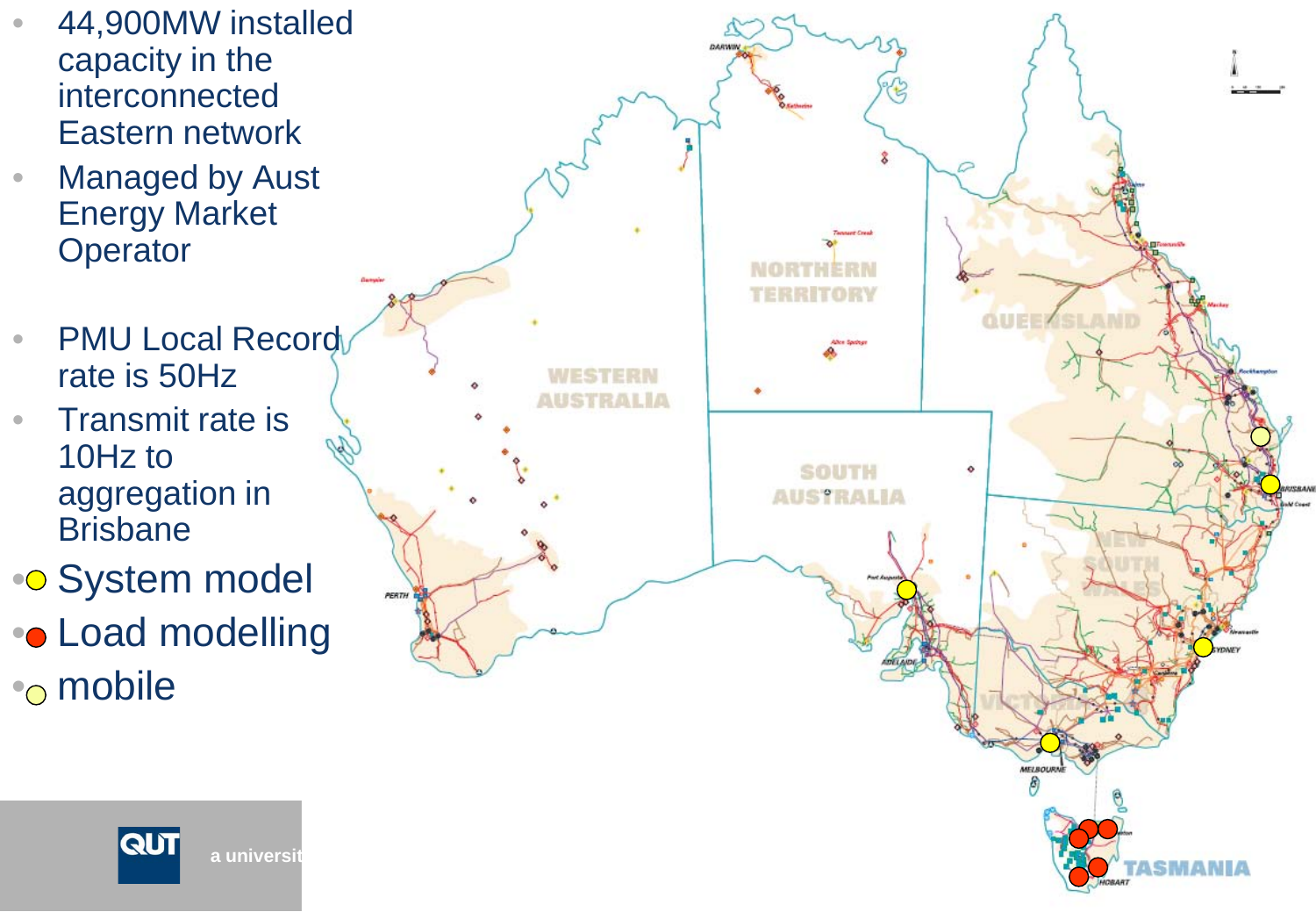### Spectrum of autocorrelation**– post Basslink**



1.4 Spectrum of autocorrelation (Basslink exports 510MW to VIC)







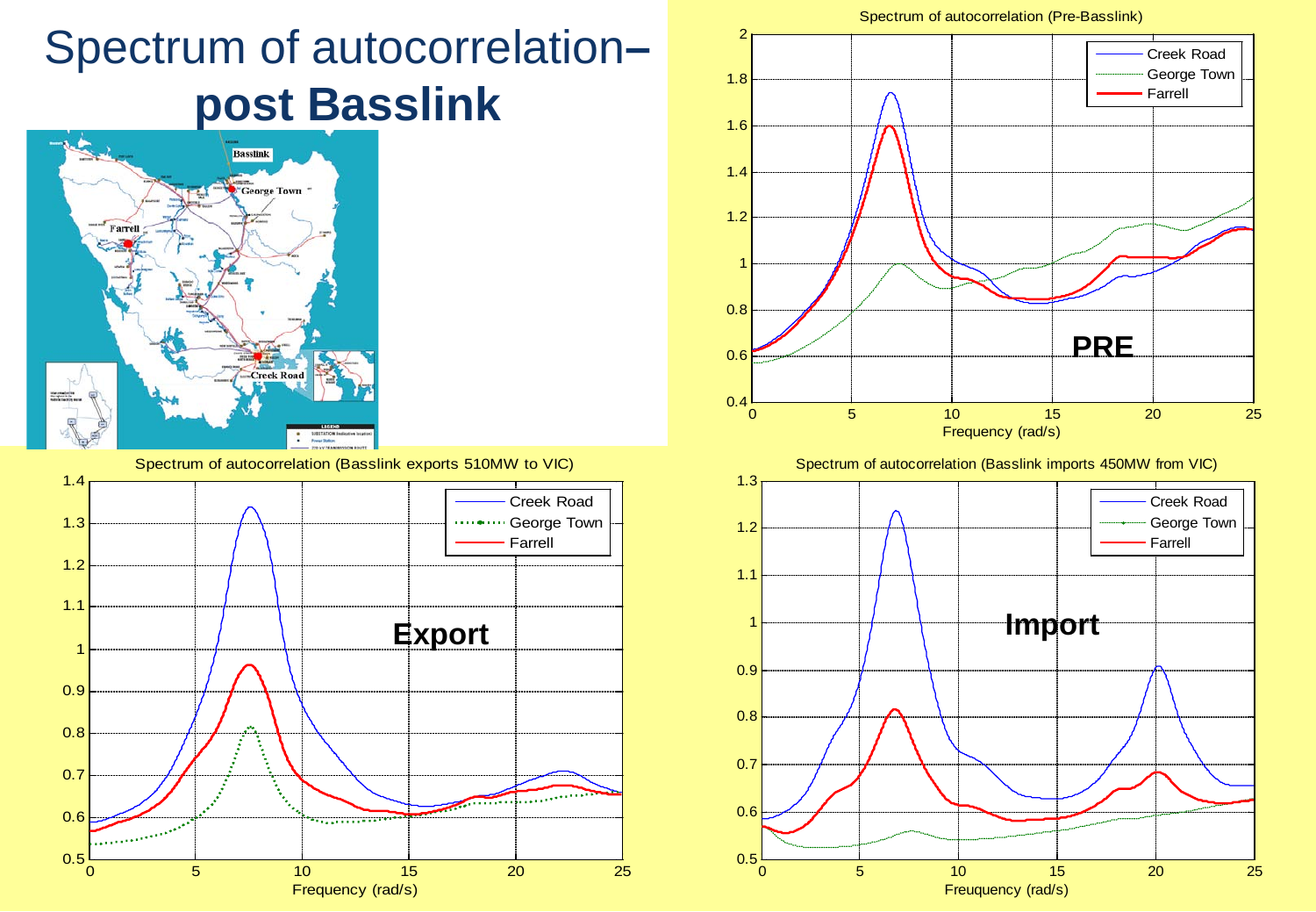Phasor plot at W=7.5961 rad/s (Basslink export 510MW to VIC )

**Mode 1 shape from Measurem ents**

**QUT** 



**(B) Mode shape of mode 2 (Basslink with power export to Victoria**

Phasor plot at W=22.6498 rad/s (Basslink exports 510MW to VIC)

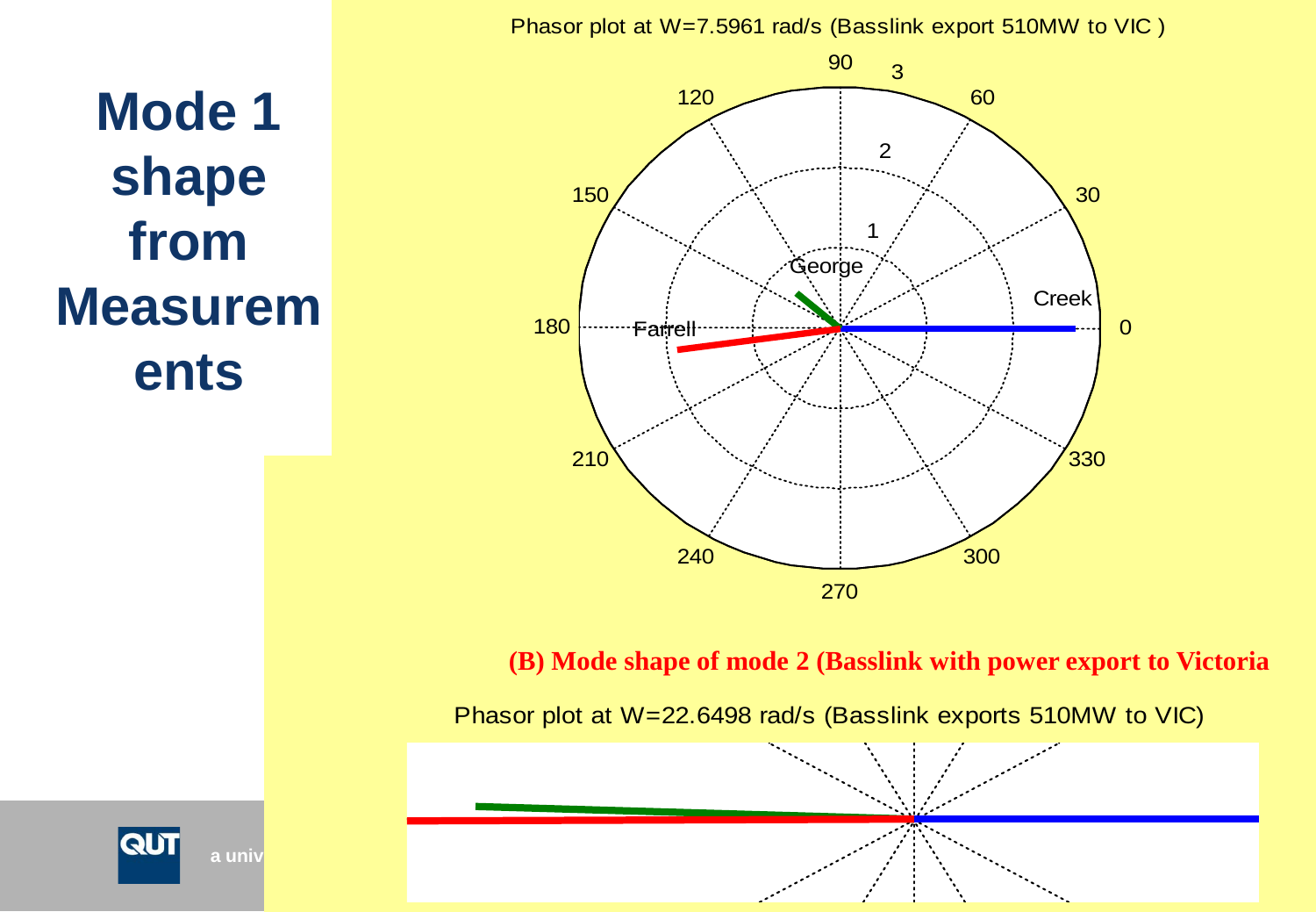# **Modal Damping Estimation**

- Multisite angle to COA, auto and cross correlation
- Apply matched filter approach and shape with approx 10 sec exponential decay
- Fit common pole model to frequency domain data
- Mode damping is key parameter 3 main modes:



Tasmania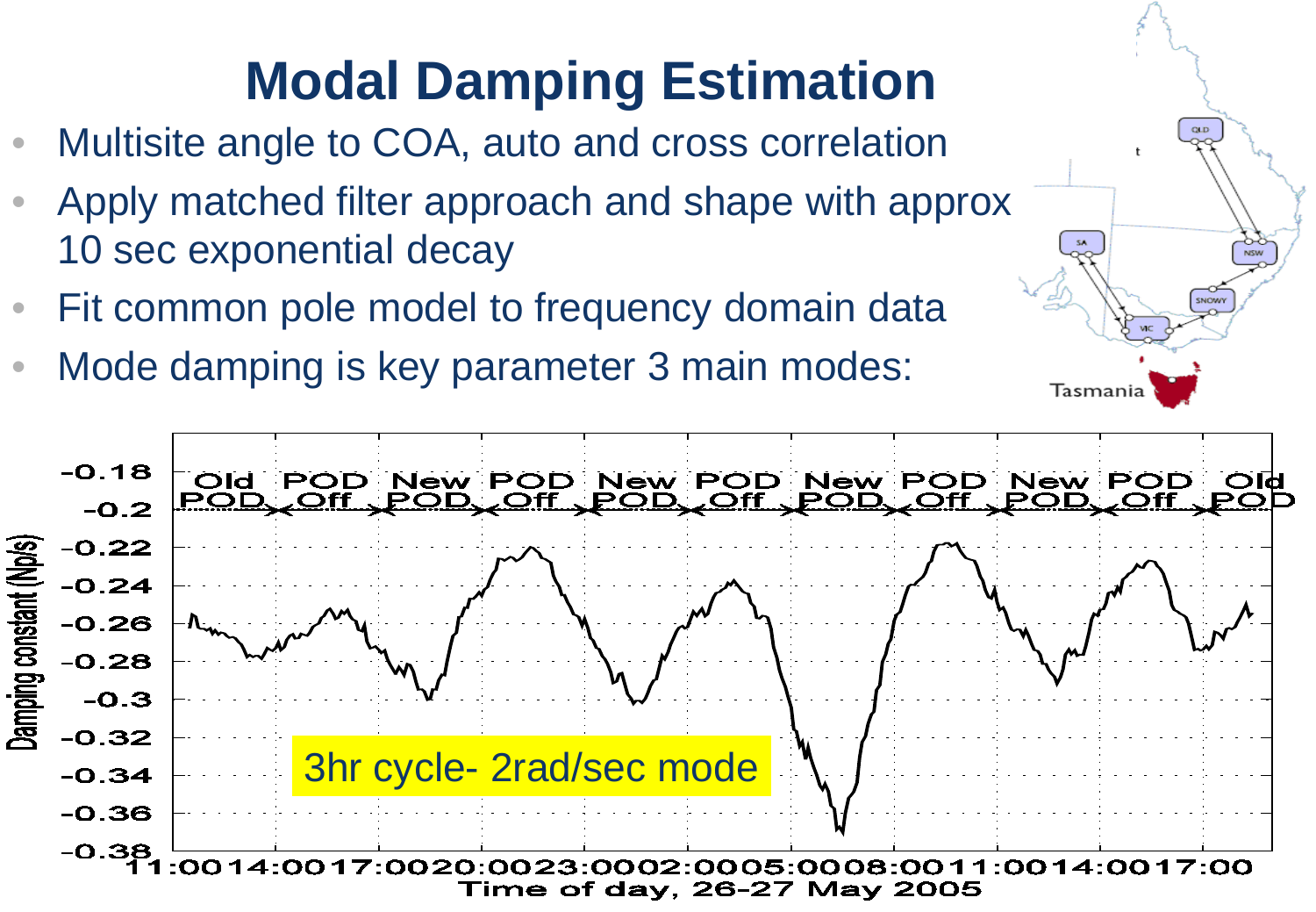### **Find 2 modes –synthetic data: best performance for smaller data sets is weighted time domain fitting to autocorrelation**



IMAG

Average rms error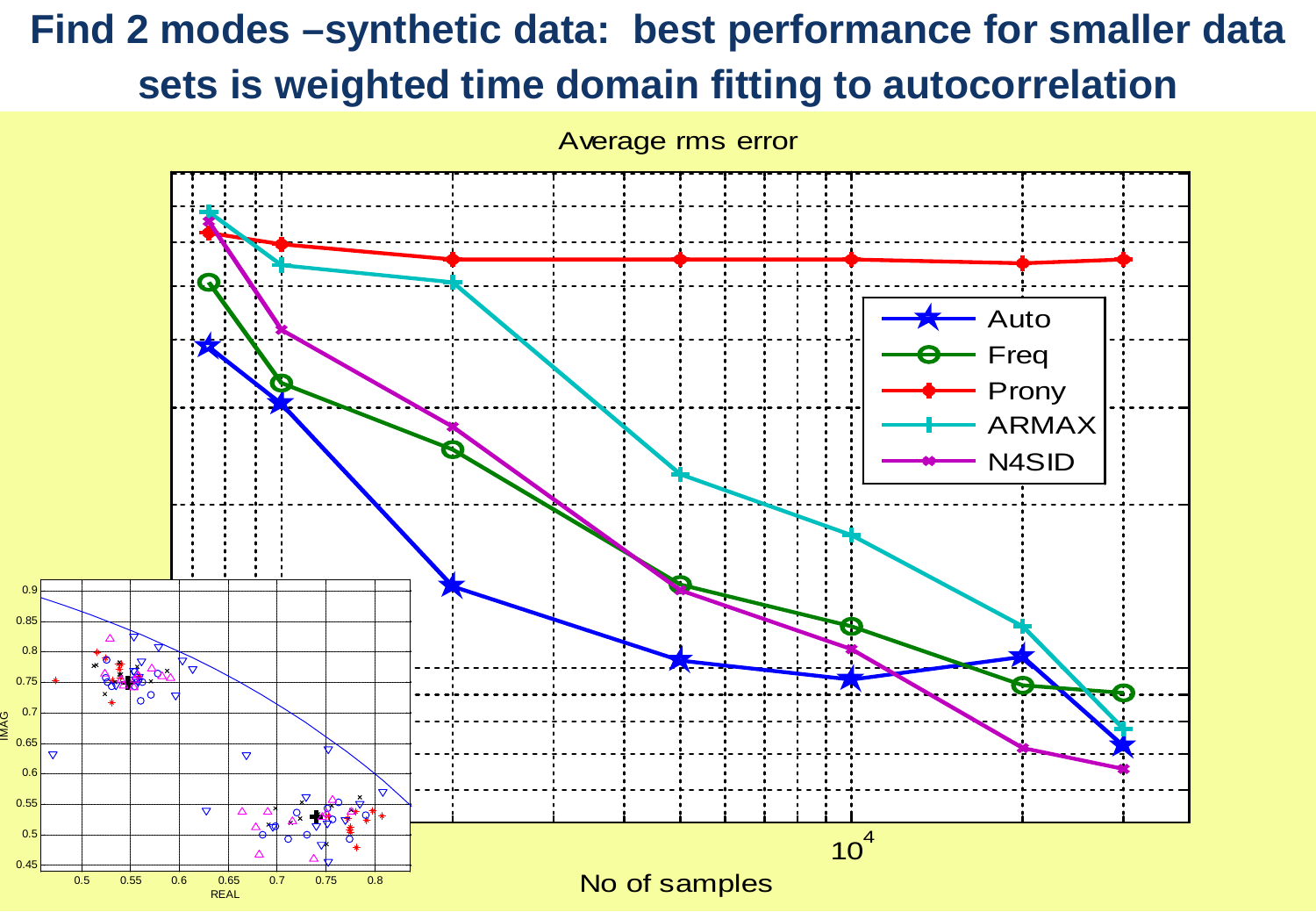# **Recent Events in Australia**

- Loss of 5 generators near Sydney
- Significant load shedding in Qld
- Peak Stress across link between states became high
- Recommend that load shedding scheme respond to initial df/dt as that shows the region of fault



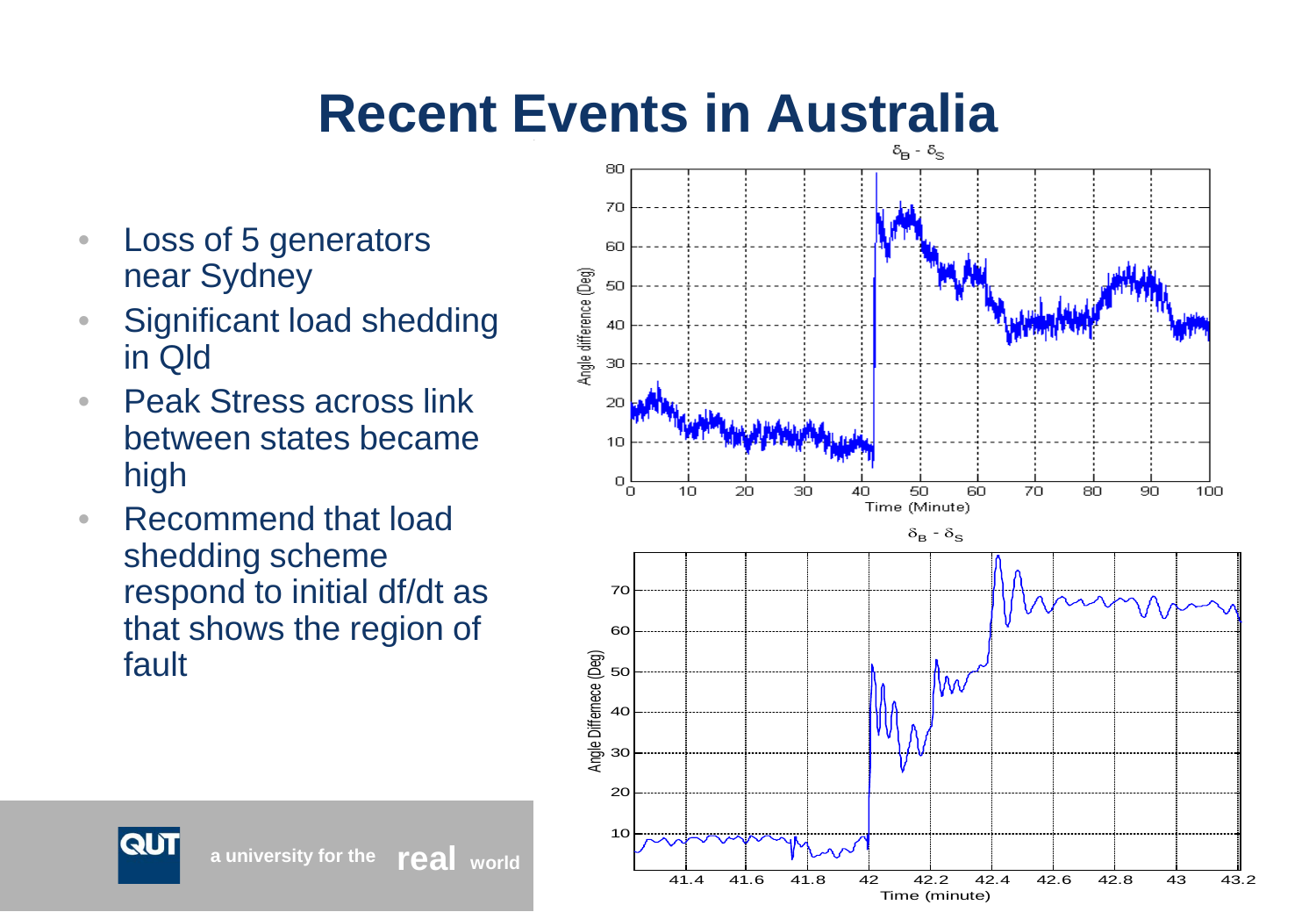

• Can advance local load shedding if that region has major loss of generation

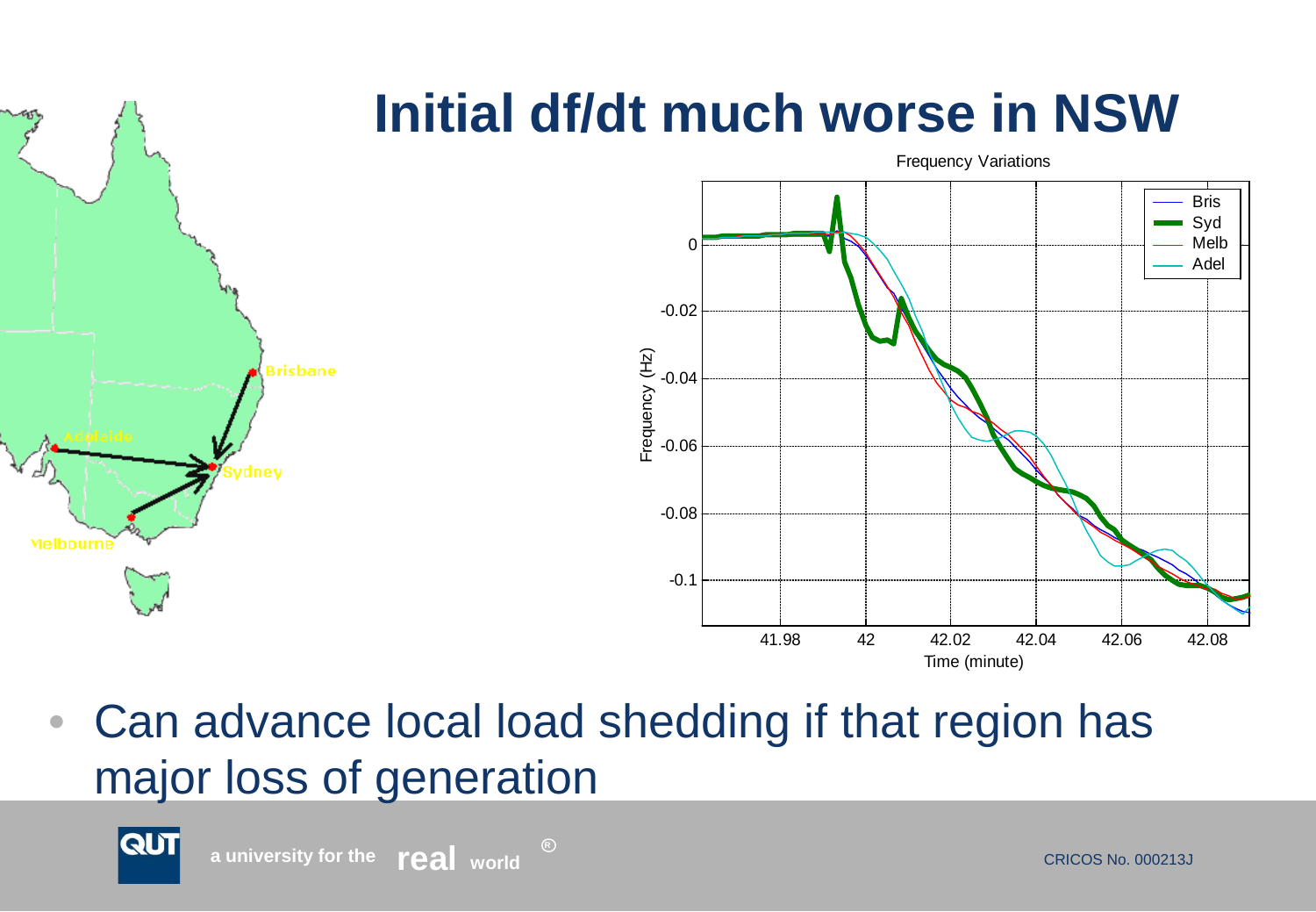### **The stress on the interconnector QLD-NSW would have been reduced if load shedding was biased in the area of highest initial df/dt**

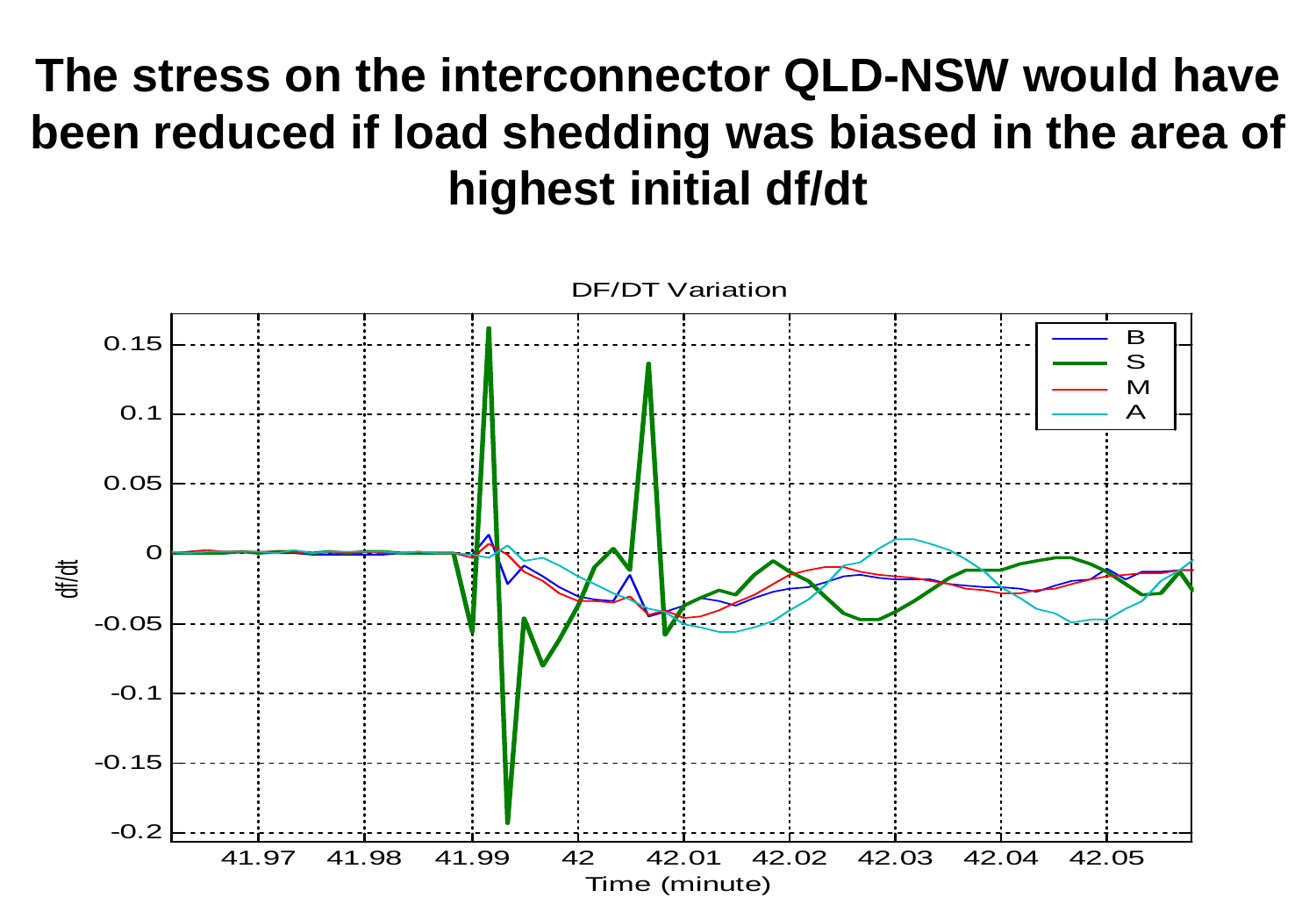### **WIDE AREA CONTROL: Model predictive control to determine best nonlinear control**

- Model predictive control starts a model of the system from the current state.
- The control values over the next set of time steps U=[u1 u2 u3..u20] is then optimized using search techniques optimizing some performance measure.
- Thus we will have initial  $U_0$  and performance  $J_0$  and then have a step to  $U_1$  and  $J_1$  to find best U

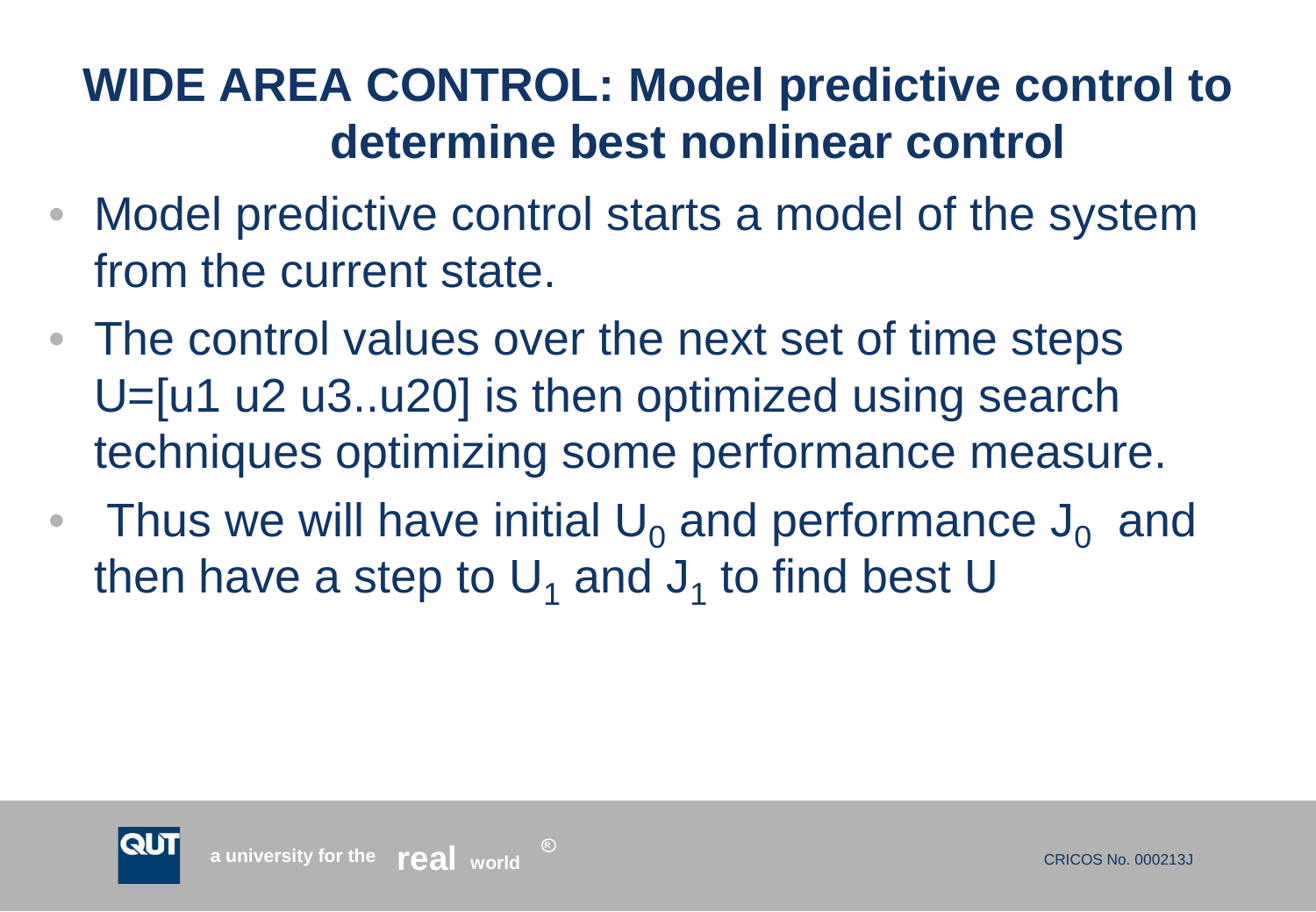# **Model predictive control to determine best nonlinear control- part 2**

- The first step for the control value is then applied to the real plant and the optimizations re-commences from the state at that time
- Originally for complex but slow chemical plants. Now with reduced models and an energy based performance it becomes applicable to power systems

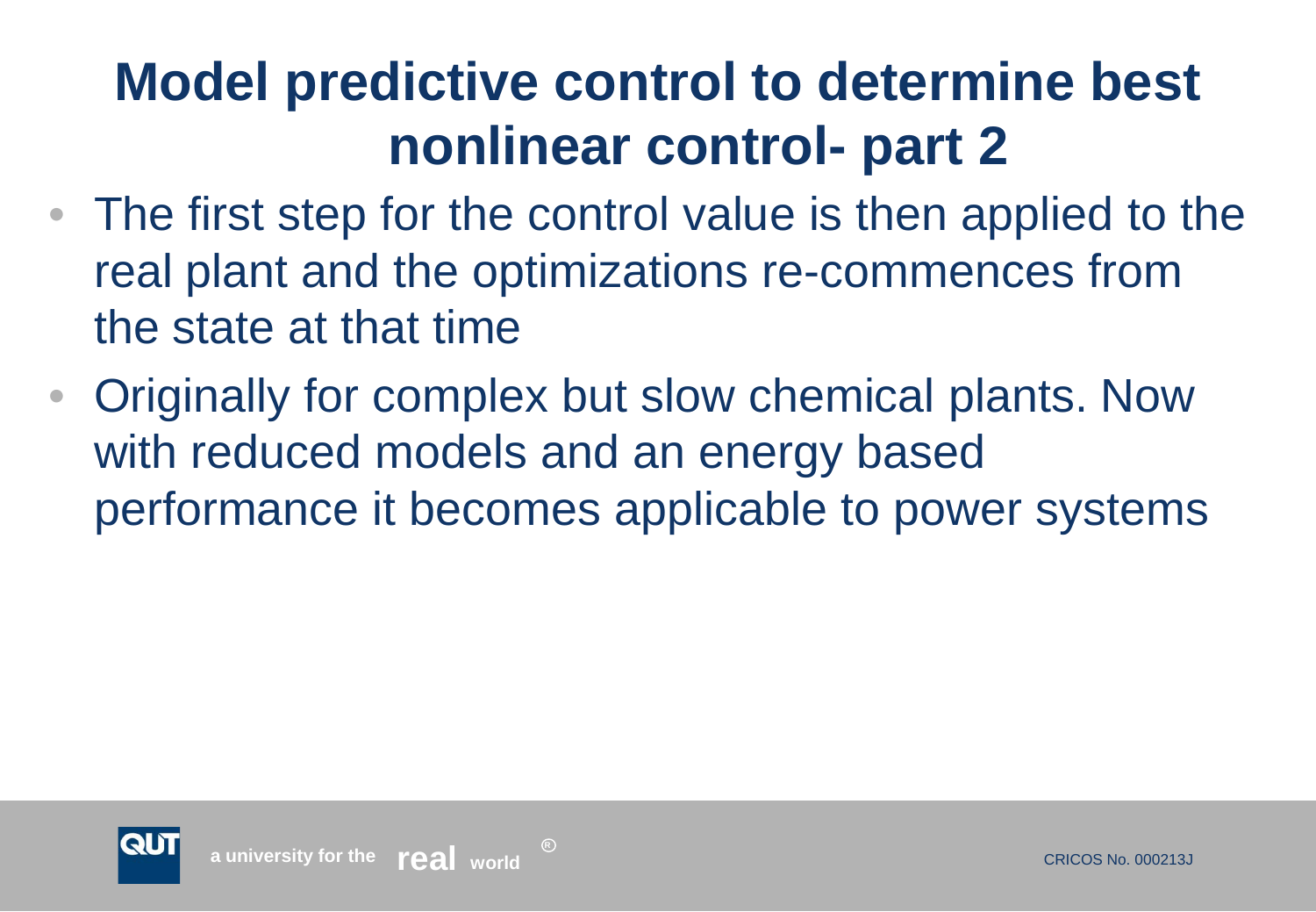# **Model predictive control to determine best nonlinear control**



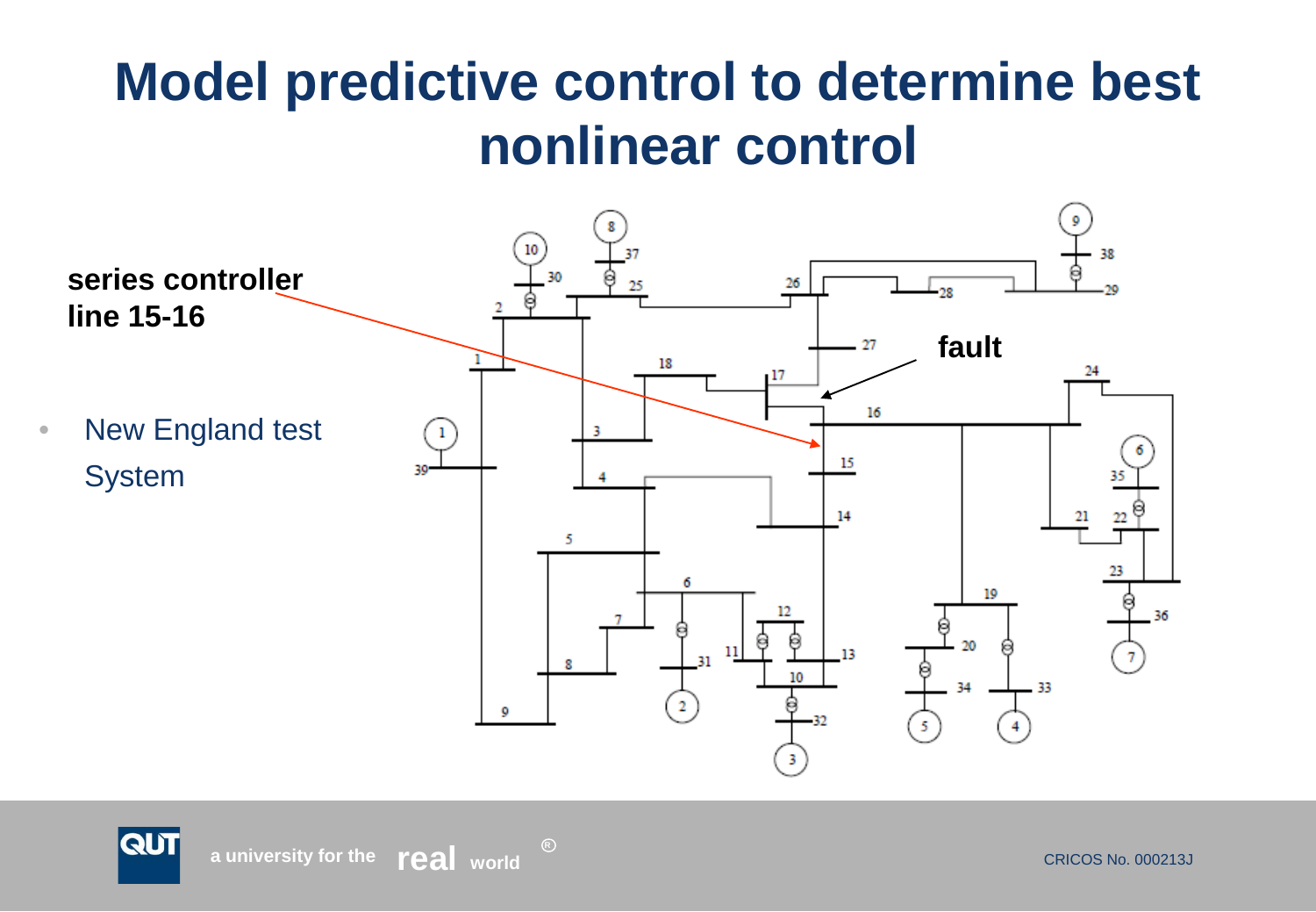#### **Kinetic Energy Controller based on change of angle across link**



|                           | CCT        | TCI   |
|---------------------------|------------|-------|
| No Control                | $0.3641$ s | 0%    |
| One Control <sup>7</sup>  |            |       |
| $H=1$                     | $0.3763$ s | 19.7% |
| $H=10$                    | $0.3774$ s | 20.1% |
| Two Controls <sup>8</sup> |            |       |
| $H = 1$                   | 0.3769 s   | 22.1% |

**Improved transfer capacity following 16-17 fault with MPC**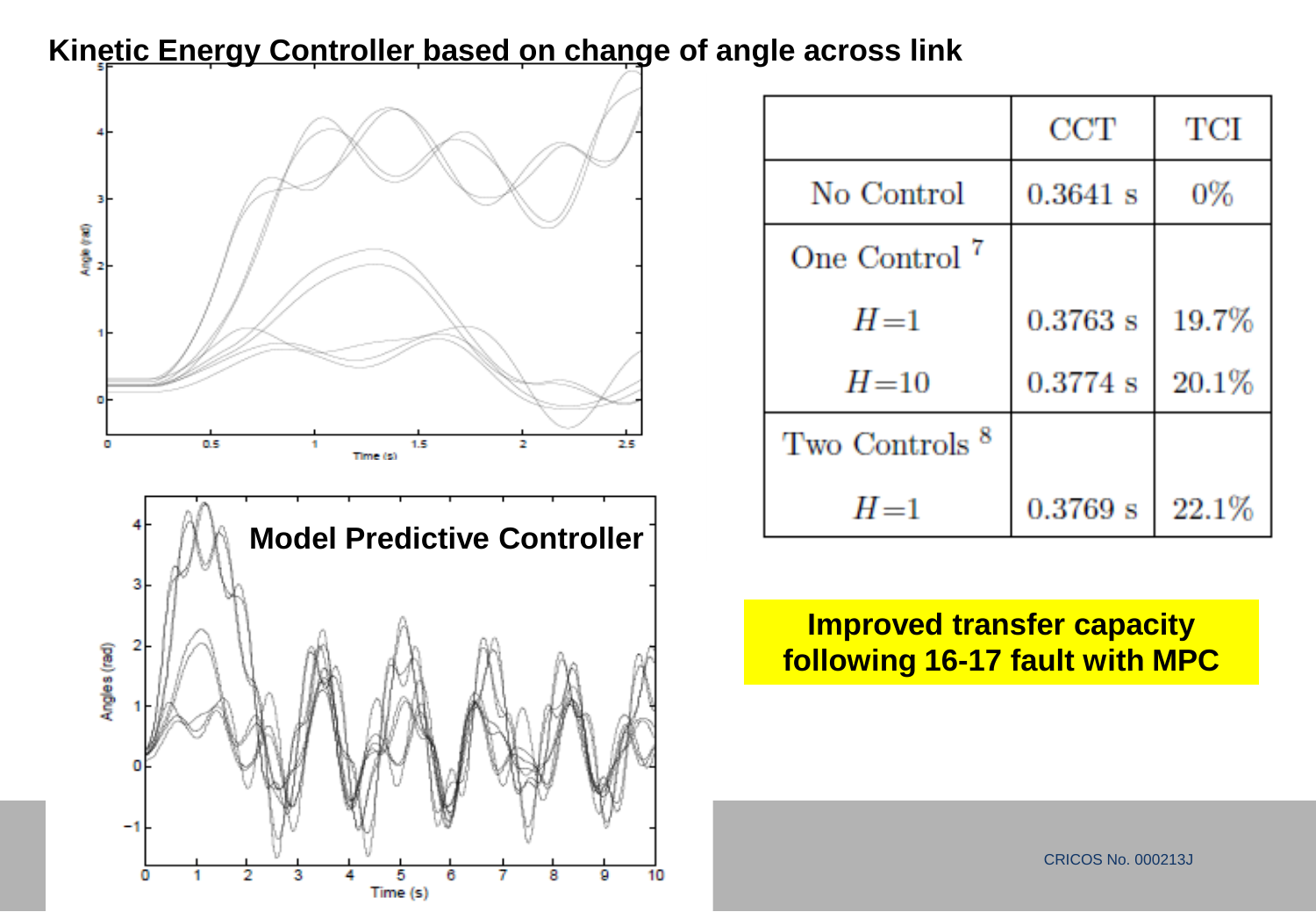# **Summary of one "smart" transmission algorithm**

• Remote measurements can permit live nonlinear modelling of network dynamics and the development of non-linear controls

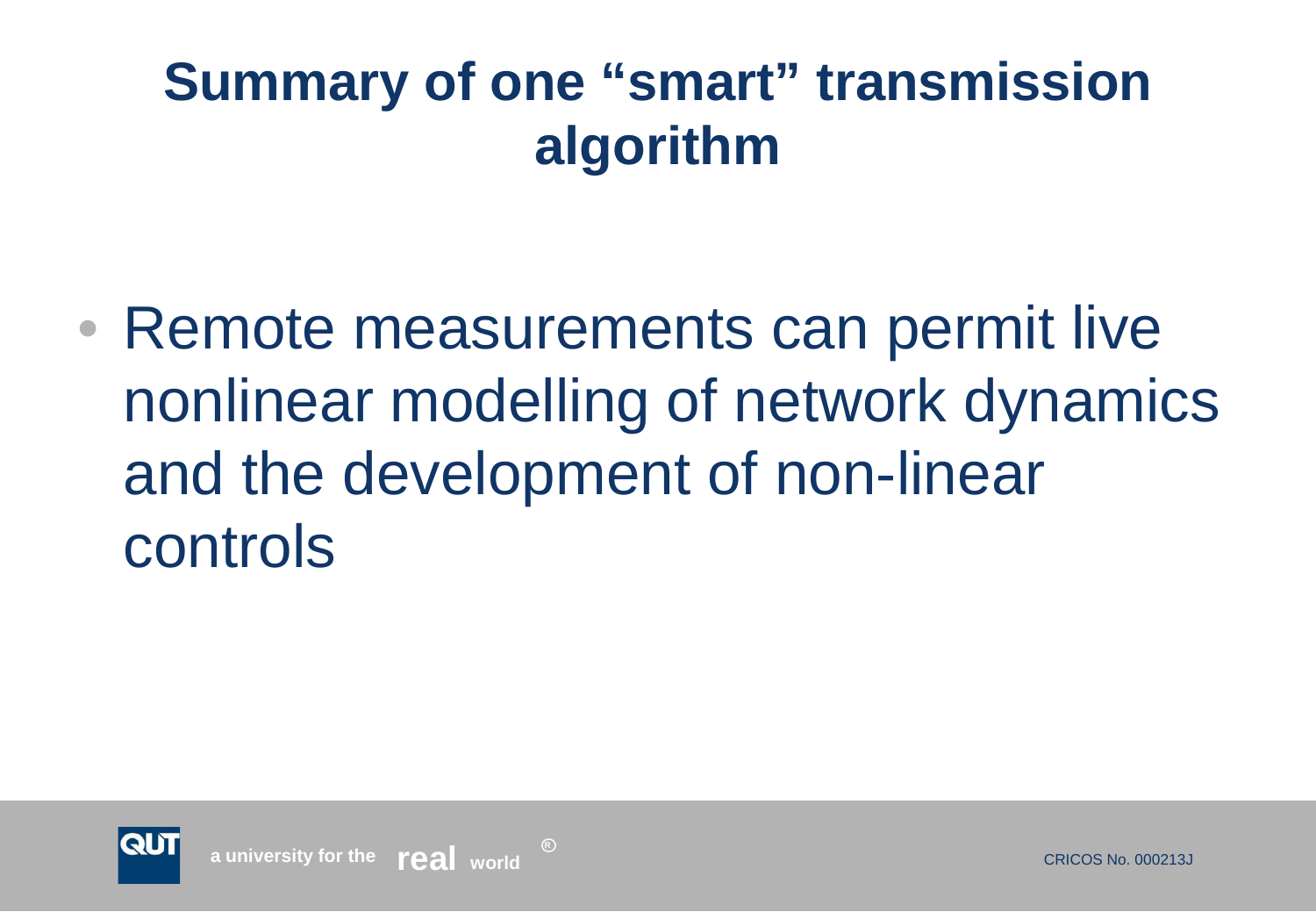



- Commenced in 1993 Measurements in Qld
- High accuracy measurement of phasors of Voltage and **Current**

- PMU to 4 substations for system dynamics and 5 new units now deployed for Tasmania major load modelling
- Identify dynamics of loads from live measurements of V and F affecting P and Q

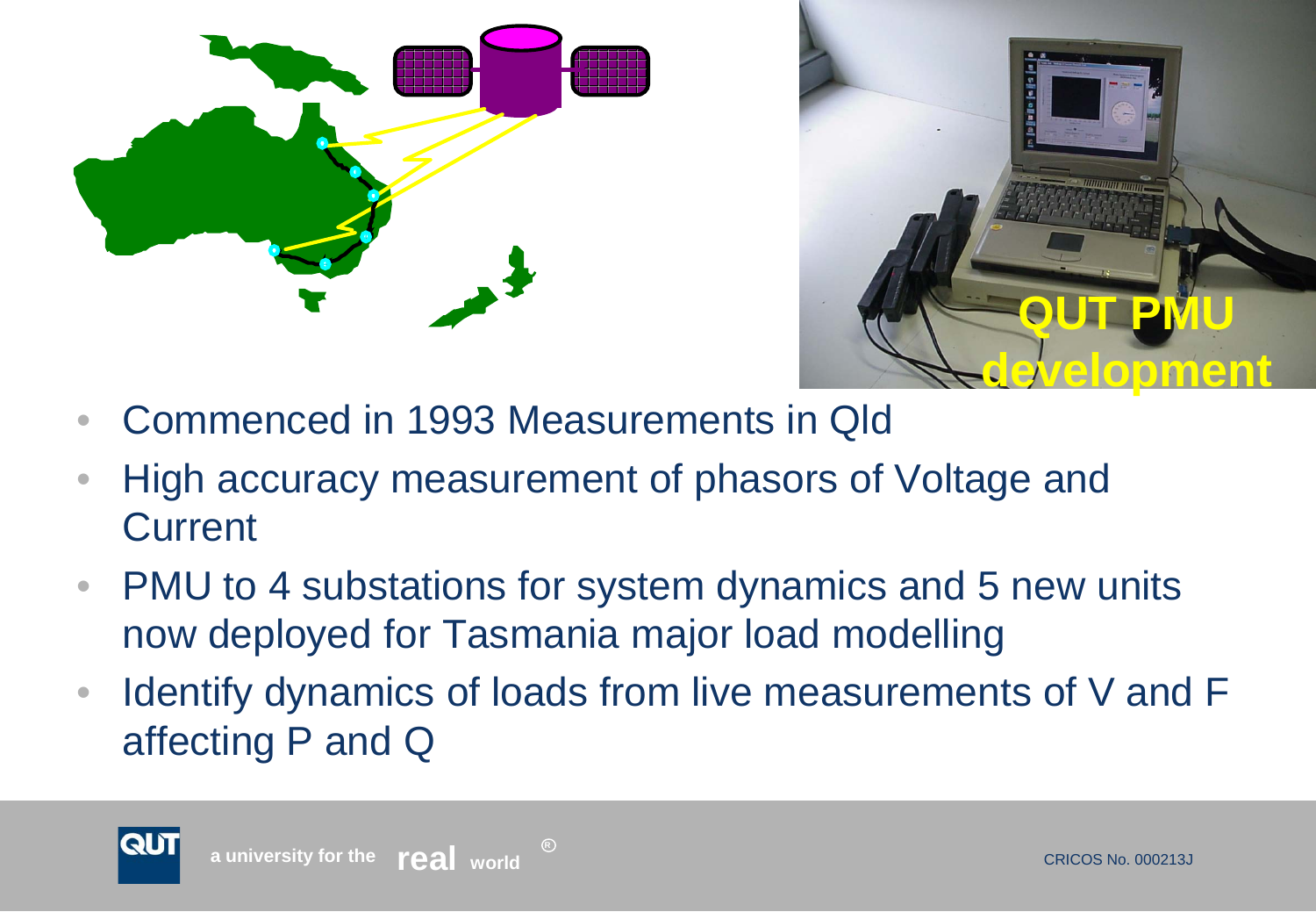## **Load effects**



- Time constants of composite loads affect the damping contribution of loads and response to major transients.
- Effect varies as time of day depending on mix of motor loads.

**R**

• Not one single time constant but mix of time constants of motor loads

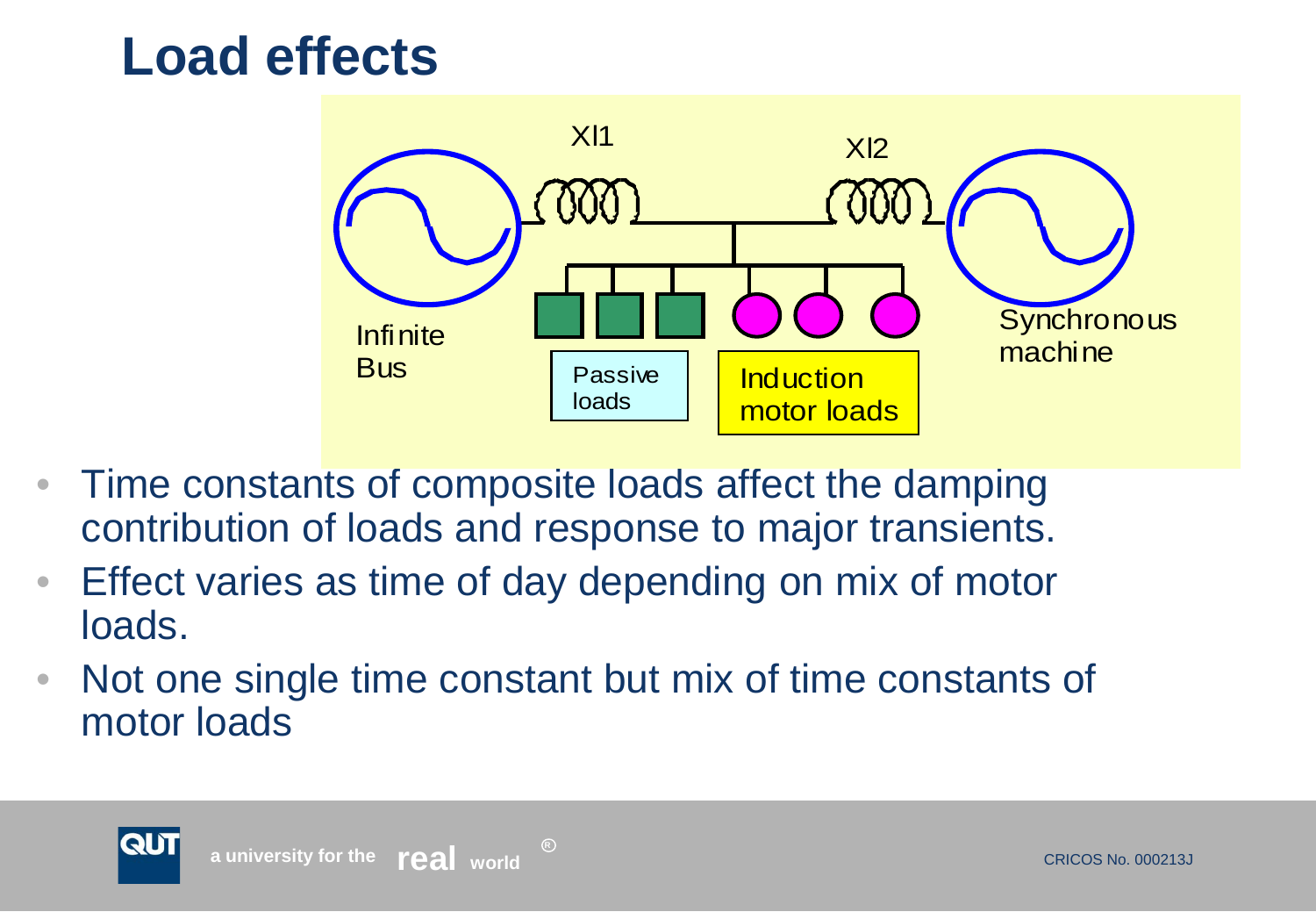# **Concepts and Issues**

- The basic idea is usually to get the transfer function from frequency changes to P and Q , 'f' is the input and P is the 'Output'
- The reality is that changes within the feeder will affect bus angle and thus the measured frequency. P is input f is output



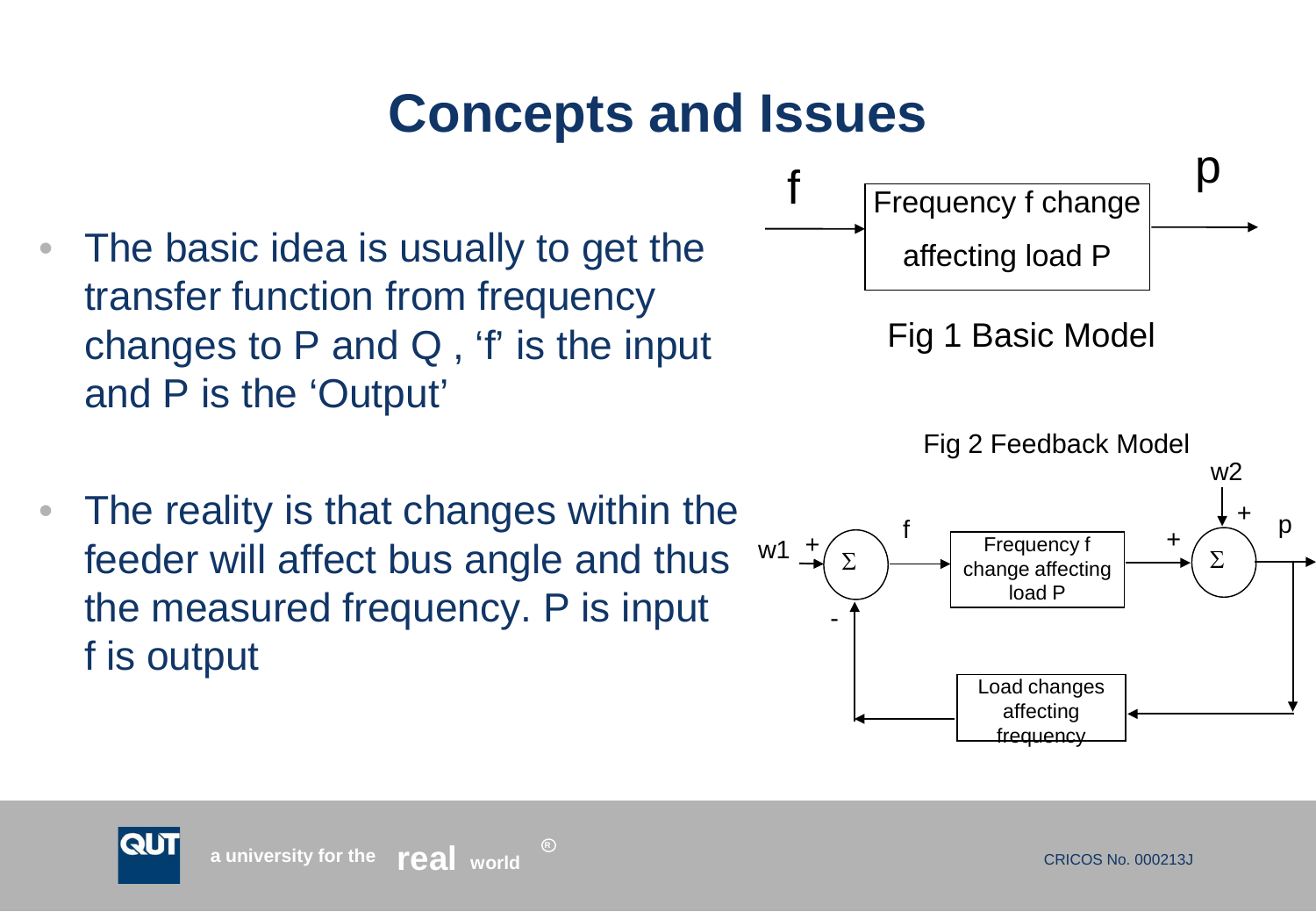# **Industrial Load Tasmania**

- This industrial load showed a good separation of feedforward and feedback terms (resonance in one not other)
- Located at node of system the load only affected governor mode not electromechanical



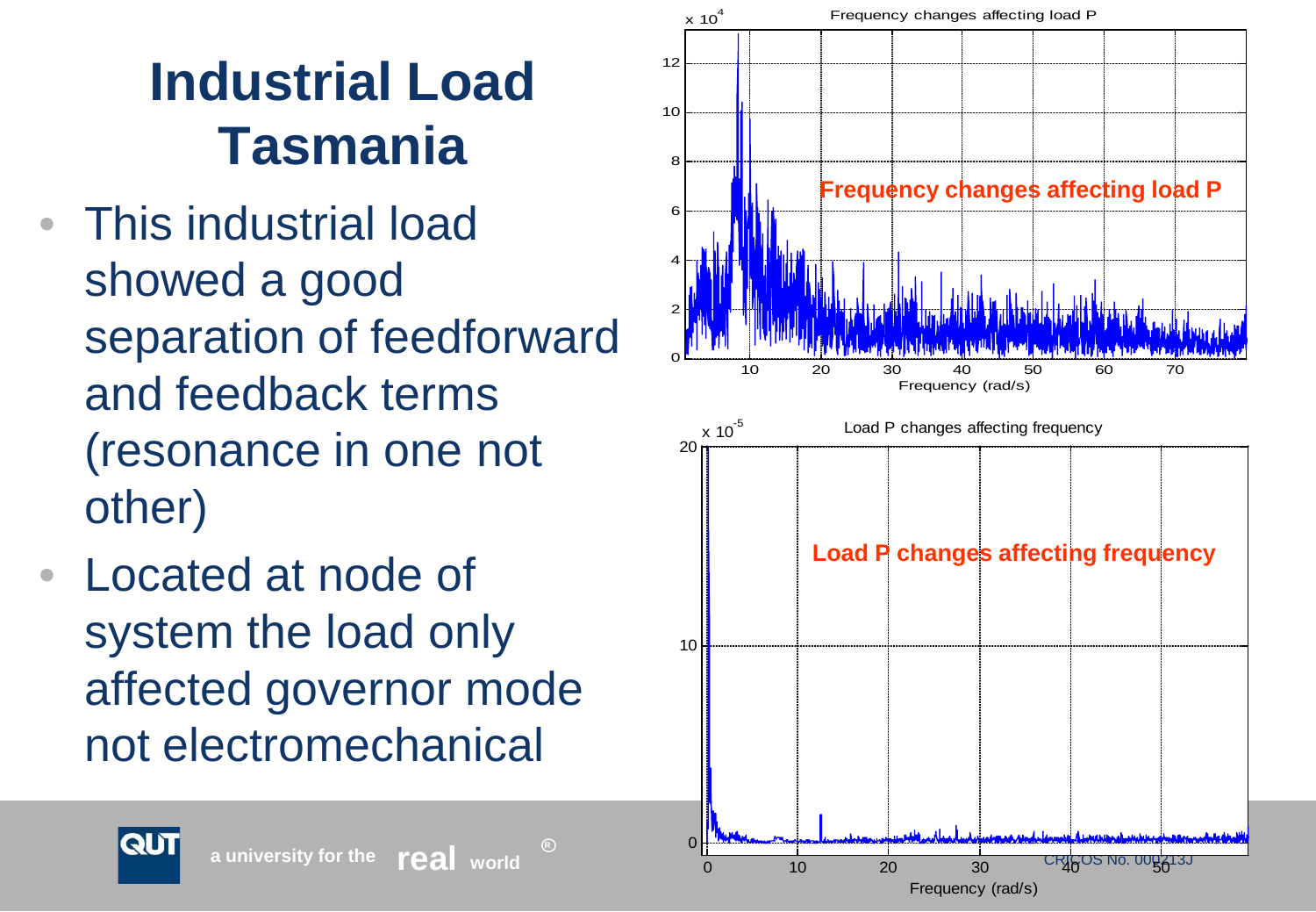# **Induction motor frequency to Power transfer function**

- Ten machines from 4kW to 630kW
- The area under the curve is roughly the machine power

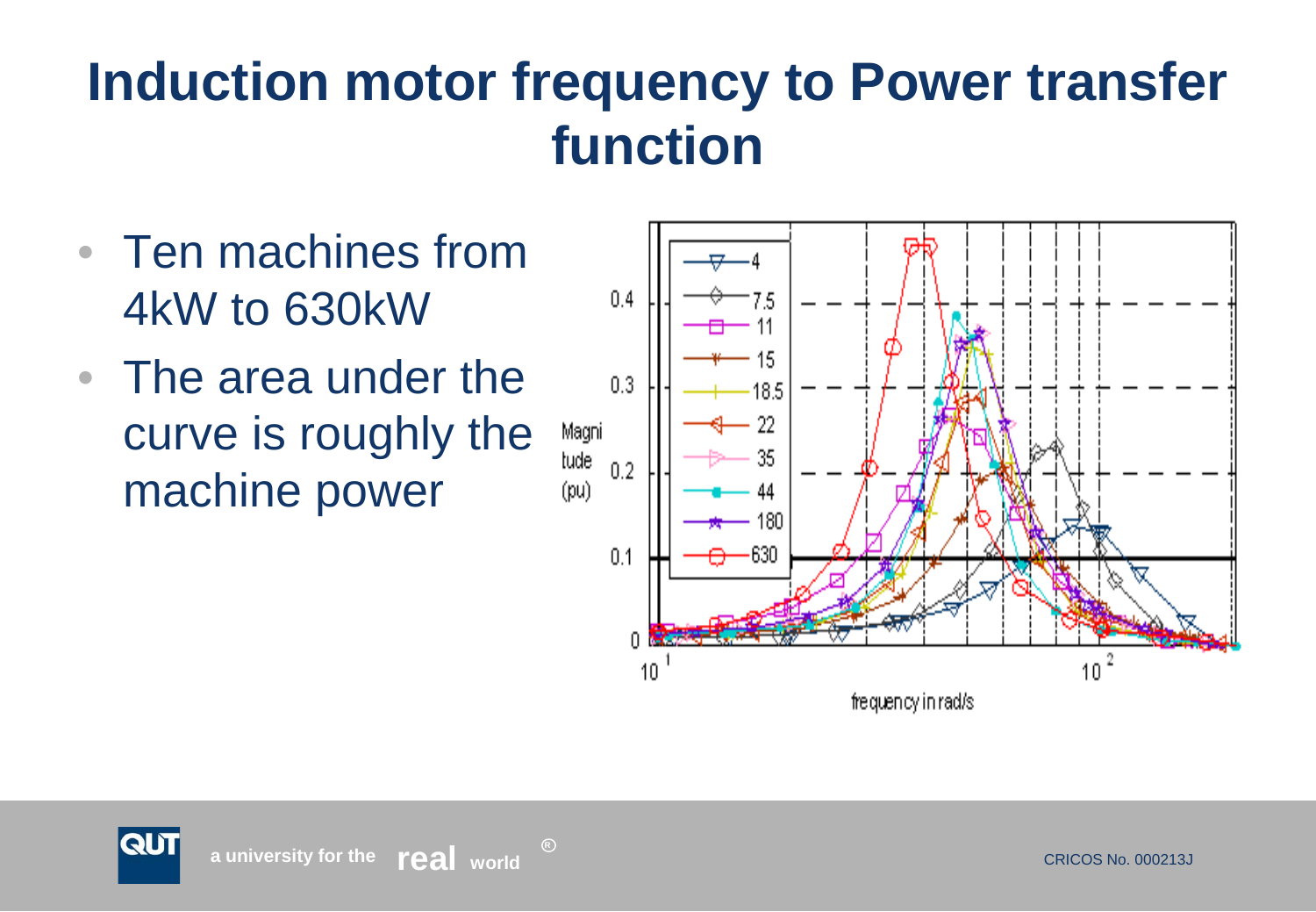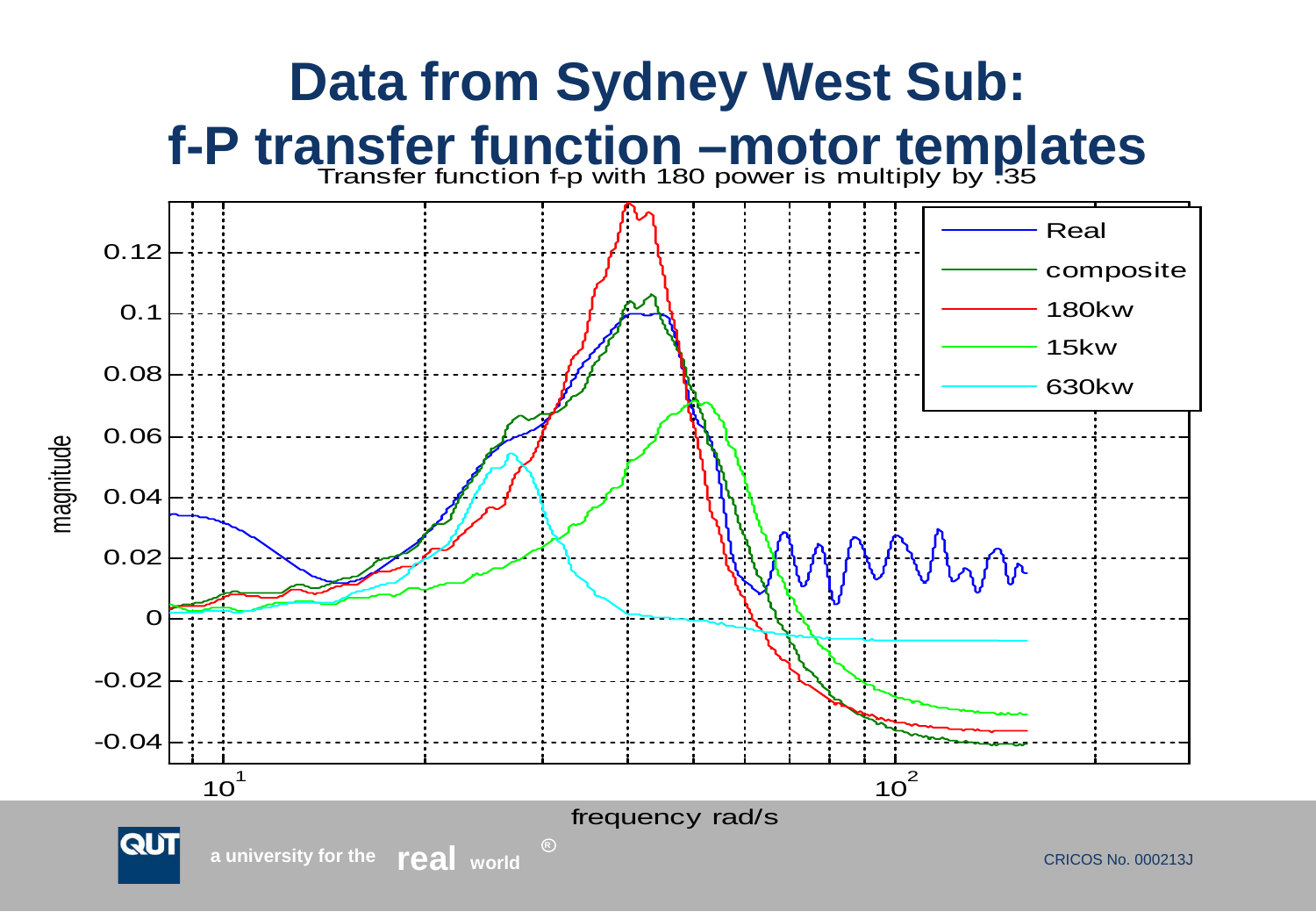# **Voltage affecting loads**

- Data from Sydney west shows voltage and P,Q.
- There are distinct events which are in the feeder and from other lines/loads
- V rise from external causes a +ve P change
- A P change in load causes a small V change but Q change gives a bigger V changetransformer high X/R

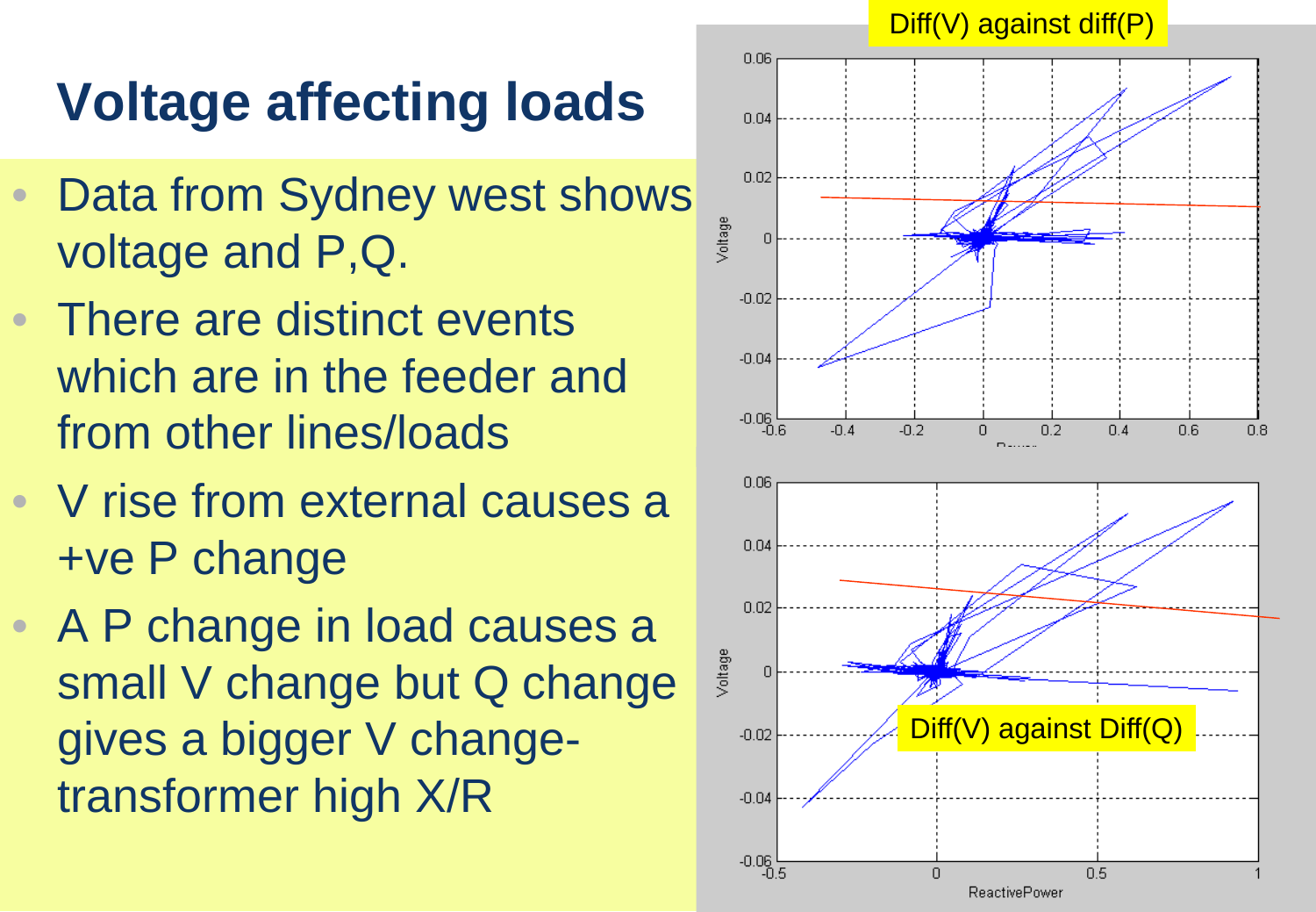# **Changes over 2Hrs, using 40 minute windows**



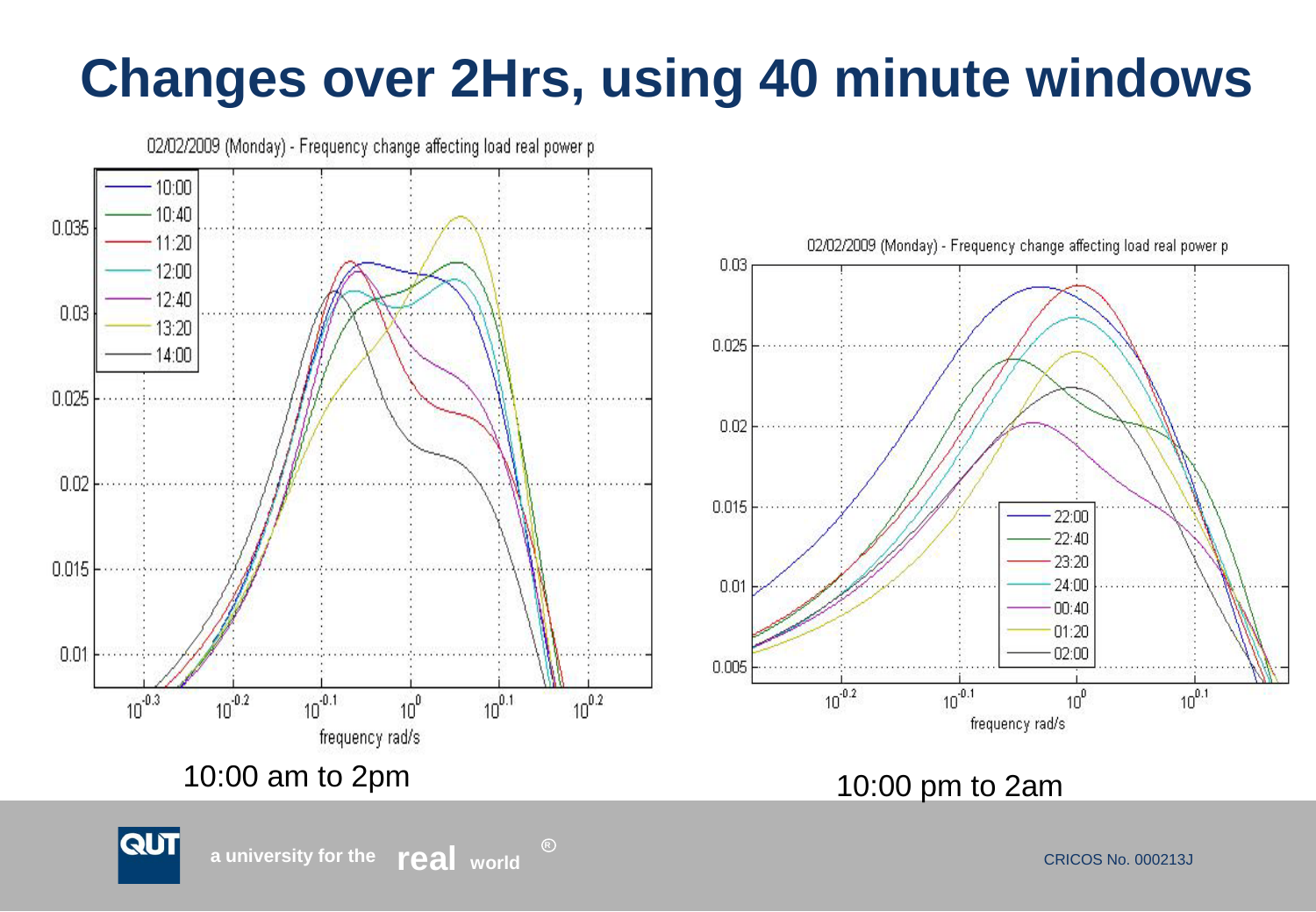# **Actual system has at least 2 inputs**



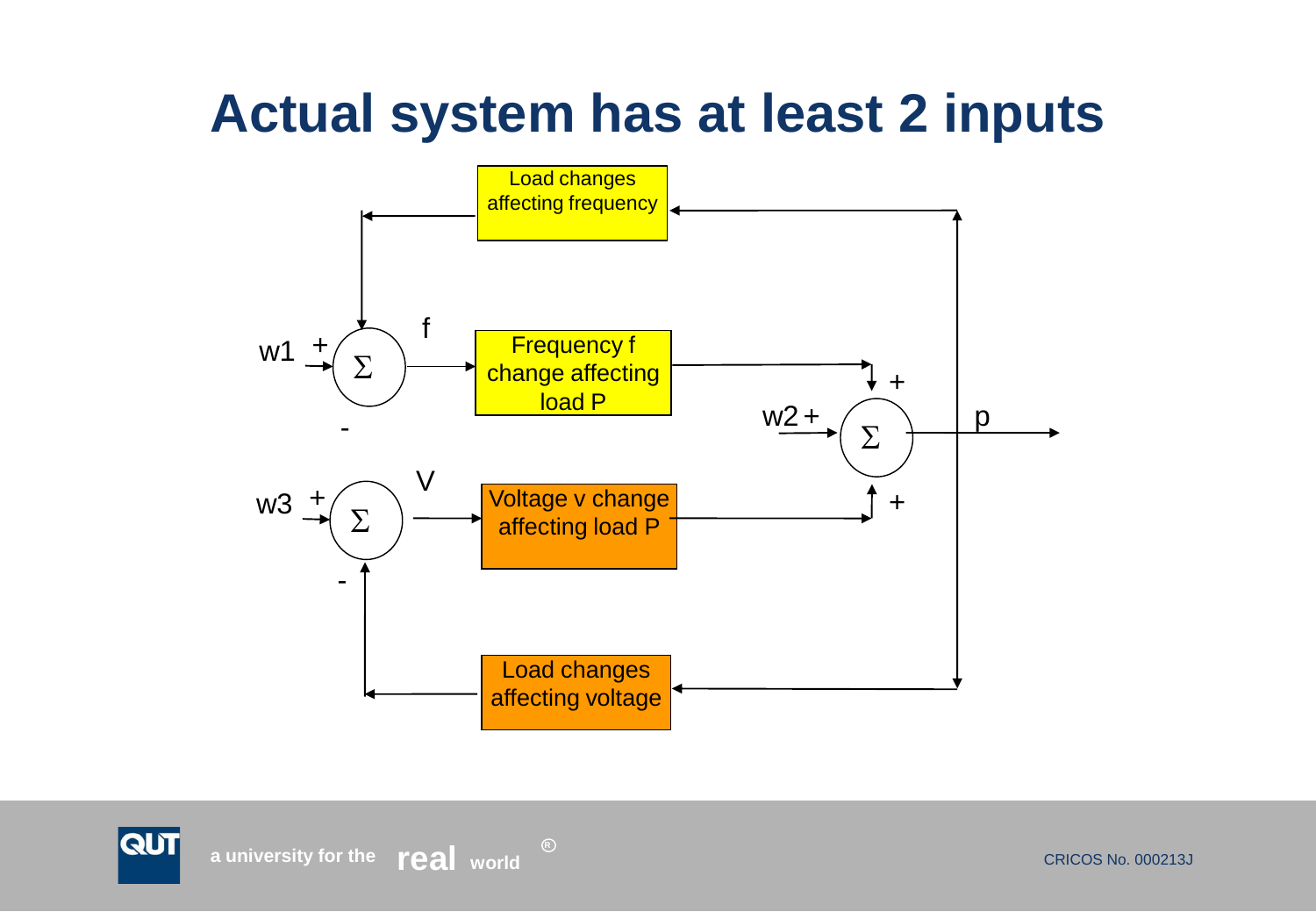# **Conclusions**

- **Load Modelling**: From small changes continuously occuring, the system affect load and load affect system can be separated because of low measurement noise of PMU
- From f-P relationship of "system affect load" the motor power and inertia can be separated as well as total motor power.
- This permits a continuous model of loads which means that response under major disturbances is better predicted and larger transfers can be safely used